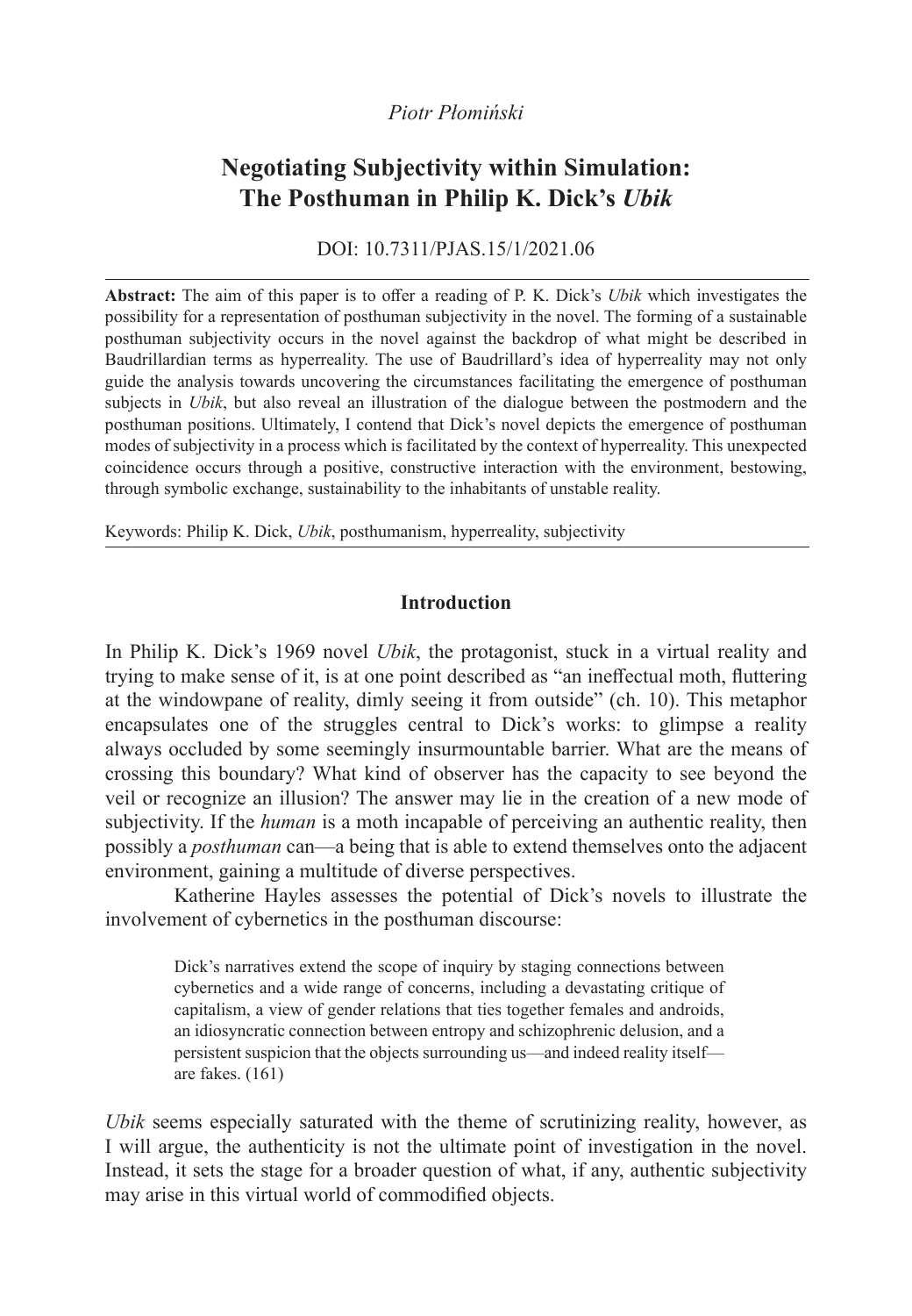In this paper, I shall embark on a posthumanist reading of Dick's *Ubik* supplemented with Jean Baudrillard's works. These frameworks help interrogate the presence and the characteristics of subjectivities which may arise in the novel's virtual world. While examining the construction of the simulation presented in the novel, I will be referring to the idea of hyperreality outlined by Baudrillard as it can guide the analysis towards uncovering the circumstances facilitating the emergence of posthuman subjects in *Ubik*.

The first step of the analysis will concern the perception of a virtual world as experienced by the protagonist, Joe Chip. His own transformation may reveal the shifting modes of subjectivity emerging from the virtual reality of the novel. A closer attention will be given to the objects themselves, as experienced by Joe Chip. Their status as real is interrogated throughout the novel's narrative, and, as I will argue, they reveal themselves as a part of a broader phenomenon of simulation analogous to Baudrillard's concept of hyperreality. On this basis, I will try to identify modes of posthuman subjectivity emerging in this setting.

The final focus of my analysis will involve juxtaposing two characters in *Ubik*, Ella Runciter and Jory Miller, in a posthumanist framework. They represent consciousnesses which attempt to establish new modes of subjectivity, unbound by the self-perpetuating artifice of the simulation. By comparing their enterprises, I hope to demonstrate how they may serve as attempts at constructing posthuman subjectivity represented in Dick's work.

#### **Terms**

#### **a) Hyperreality**

In his earliest publications, Baudrillard focuses on the critical analysis of capitalism. Among other things, he claims that Marx misattributes the power of capital to production and that it is consumption instead. The capital is not generated by utility of the product or the labor but by "sign value"—a network of arbitrary social and political constructs inscribed onto the commodified objects that create an illusion of value. In turn these commodities generate the desire and thus a consumer. In a perversion of Kantian principles, people have become the means for the goal of consumption (*The System of Objects* 56). Thus, Baudrillard positions the human subject as subordinate to the objects—products of a commodified world. People are seduced and manipulated by their manufactured value. In this process "the individual is nothing but the subject thought in economic terms, rethought, simplified and abstracted by the economy" (C*ritique* 133). The system of objects governed by signification reduces the subject itself to a sign.

In his later works, and especially in *Simulacra and Simulation,* Baudrillard extends this process of signification to the whole of reality. In the essay "Simulacra and Science Fiction" he positions it as the third order simulacra, or "simulation simulacra: based on information, the model, cybernetic play. Their aim is maximum operationality, hyperreality, total control" (309). In this scenario, the whole of reality experienced by the subject and any object within it are saturated with the *sign value.*  The network of signs can no longer refer to any materiality, but only to previous signs.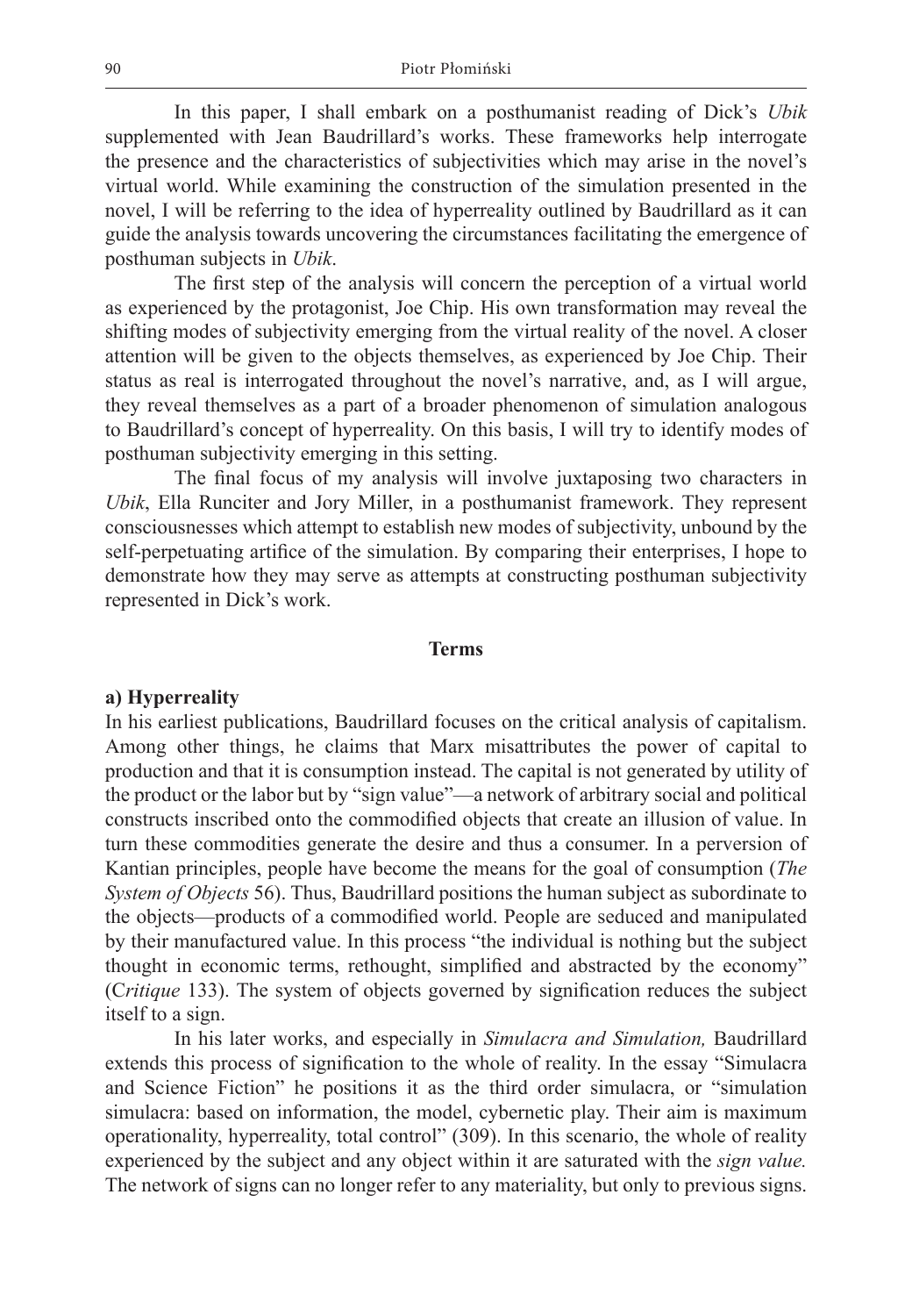The signs become self-referential and self-generating. The subject which becomes enveloped in this system experiences what Baudrillard calls *hyperreality*. In these circumstances, Baudrillard sees the futility of any attempts at realizing the classical (western) notion of discerning reality. An objective material reality and freedom from the commodity are untraceable from the perspective of a human subject navigating through the network of signs.

Through the lenses of Baudrillard's hyperreality, a parallel can be drawn between his ontological model and the world depicted in *Ubik.* A significant portion of the novel takes place in a technologically induced virtual reality experienced by the inhabitants of machines designed to prolong the brain functions of the deceased. However upon their revitalization these individuals do not retain the awareness of their situation. They have to gradually come to the realization that what they perceive is not the physical reality but a substitute, organized as a self-perpetuating chain of references and signs. The world depicted in the novel, as I will be arguing, bears the characteristics of Baudrillardian hyperreality.

## **b) Posthuman subject**

Baudrillardian ideas expand upon the postmodern school of thought in 20th-century philosophy. One of the facets of postmodernism deals with diagnosing issues of subjects acquiring ontological knowledge and practicing signification in a world wherein the great narratives of the past and humanistic ideals of modernism are obsolete. They are substituted with power structures in which the autonomous subject is ensnared and dissolved. This crisis of truth is illustrated in Baudrillard's writings. However, he falls short of negotiating productive solutions to this issue. As Best and Kellner argue, in his later works Baudrillard moves toward "nihilistic cynicism" (112) and "aligns himself with a conservative tradition of passive and apologetic thought that envisages no alternatives to the existing order of society" (135). They further argue that the postmodern projects accurately discern a number of social issues but fail to find the solutions. This inadequacy generated a number of new critical movements, one of which was the concept of posthumanism. Similarly to how postmodernism arose as a critique of modernity, posthumanism aims to contribute to the discourse a response to the issues of subjectivity identified by the poststructuralists and postmodernists. It ventures to accomplish this by negotiating new models of subjectivity, based neither on the humanistic, autonomous individual, nor on the postmodern subject, pulverized by the system of signs. Instead, posthumanists strive for a move towards a dynamic, open subject. As such, posthumanism could be understood as both a critique and a continuation of the postmodern discourse.

Rosi Braidotti defines subjectivity from a standpoint of critical posthumanism as "a structural relational capacity, coupled with the specific degree of force or power that any one entity is endowed with" (*Posthuman Knowledge* ch. 2). This power should be understood as a dialectical negotiation with the other resulting in accumulation of knowledge. The entire environment surrounding the posthuman subject is both susceptible to being modified as well as capable of modifying the subject. This balance necessitates a sort of invitation towards the other; a willful immersion into the interconnected space. Whereas Baudrillard imagines the individual as enslaved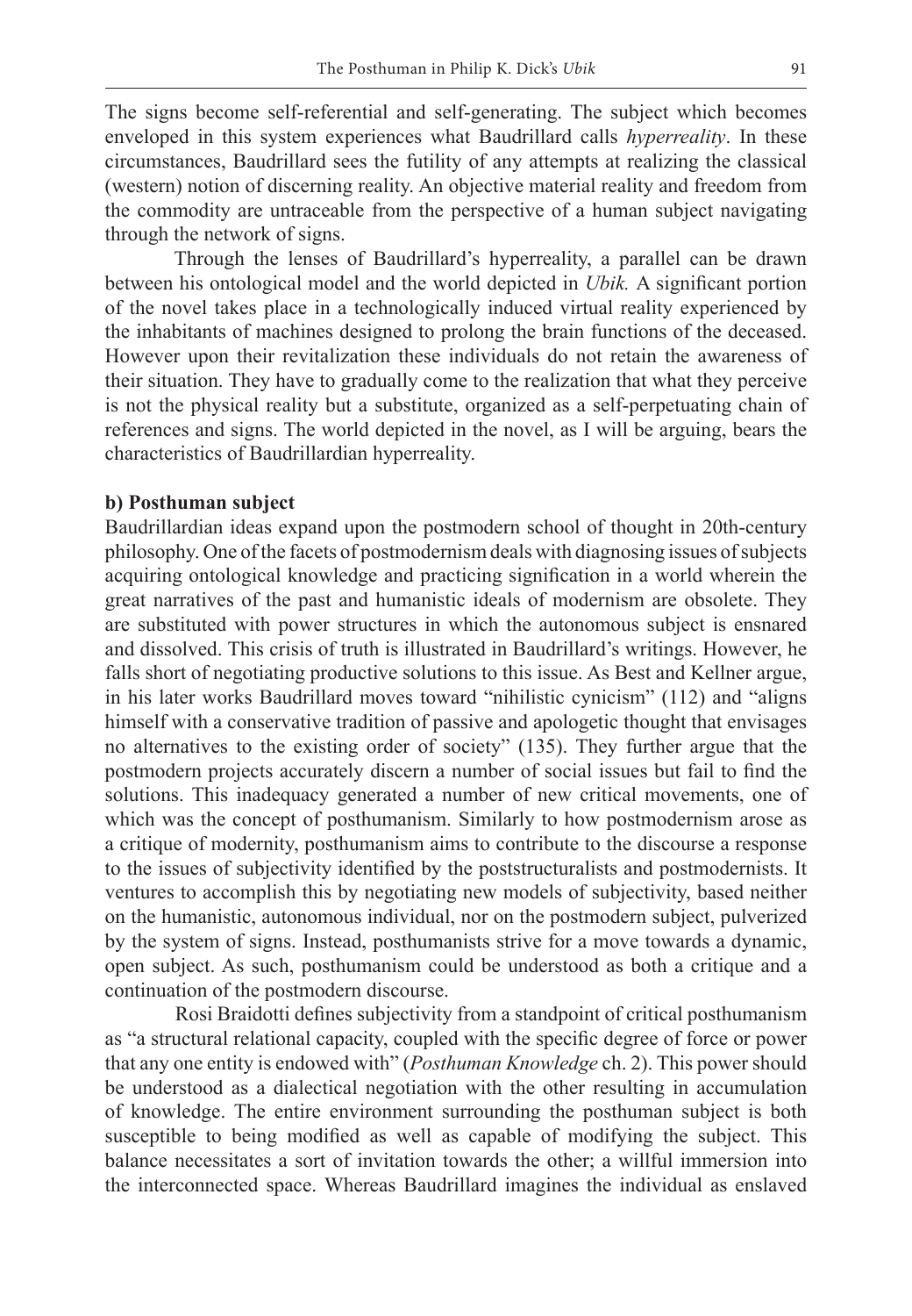by the politicized environment, the posthuman thought outlines a dynamic, mutual relationship between the nodes of the network:

The posthuman subject is a radically new mode of subjectivity, characterized by heterogeneity, openness and variation… a cluster of complex and intensive… assemblages which connect and interrelate in a variety of ways. (Braidotti, *The Posthuman* 16)

Instead of being limited by its bounded organism-barrier, it is open to its surroundings, indeed, it is its relationality with "what would be considered the bounded organism's 'outside' or 'other' that constitutes this ex-centric, non-anthropocentric posthuman subject" (Sharon 152).

Therefore, the consciousness involved in these conditions is outside of the humanistic sphere and by extension, outside of the commodified system that would endanger it.

Toffoletti postulates that a posthuman subject can emerge "at the collapse of the relation between representation and reality" (3), referring to Baudrillard's model of simulation. She describes "new formulations of the subject and fresh means of experiencing our surrounds through posthuman figurations. These entities are neither real nor imaginary, but products of a simulation order where dichotomies of value implode as the sign/origin relationship collapses" (2-3). Therefore, the third-order simulacra would provide ideal conditions for the emergence of such a subject, but at the same time it would not be bound by its rules. The arbitrariness of signs saturating the hyperreality would hold no power over a consciousness which rejects the entire taxonomy of real/signified. If, as Baudrillard models it, the third order simulacrum is not originating in materiality but in the sign-order, then such construction of subjectivity would be able to navigate through the hyperreality without falling prey to its illusion.

Following Toffoletti's thesis that "to be posthuman is to construct a notion of self within a culture of simulation, virtuality and the digital," and that "It is a new mode of existence by which the subject comes into being, as distinctions collapse between nature and artifice, self and computer, virtual and real" (28), one could argue that the world of *Ubik* is exactly the kind of environment that could facilitate the emergence of posthuman consciousness. Although Toffoletti states that "science fiction is no longer a legitimate mode of explaining the posthuman moment," because, as she argues further, "the gap between the real and the imaginary is eroding, and along with it, the genre of science fiction founded on fantasy" (Toffoletti 32), this critique is not entirely accurate in the case of Dick's fiction, because while his novels deal with the search for some authentic reality, they operate mostly on the narratives of clashing, conflicting and transforming simulations or hallucinations. In fact, it can be argued that *Ubik* especially concerns the question of how a posthuman subjectivity can realize itself and achieve agency over a simulacrum.

#### **Joe Chip and the Simulacra**

The plot of *Ubik* begins in a distant future of 1992. The novel follows Joe Chip, an "inertial" in a prudence organization run by Glen Runciter. Inertials are people able to negate psychic powers of telepaths. Runciter Associates employs people like Chip to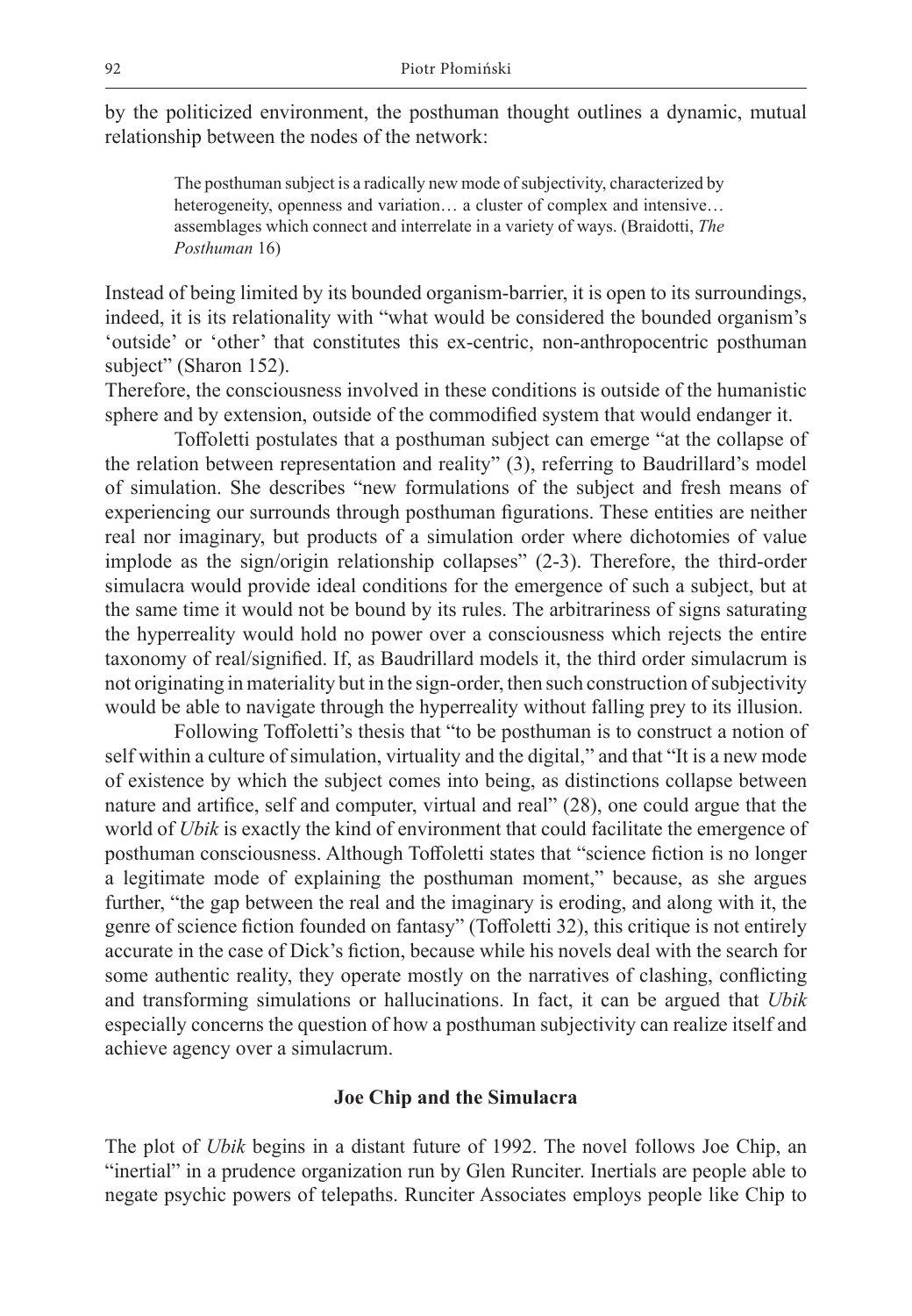protect their clients from corporate espionage. Another piece of world-building revealed at the start of the novel is the institution of cold-pacs, where the deceased, frozen into a state of "half-life" may, in a limited capacity, communicate with the living.

Joe Chip, his partner Pat Conolly, Runciter, and a group of inertials are ambushed during an assignment on the Moon. A bomb explodes, apparently killing Runciter. However, as the team returns to Earth, a series of anomalous transformations of reality occurs: everyday items—like money, technology or consumables—begin to revert into older variants of the same objects. Soon, the entire reality shifts further and further back in time, while the members of the team spontaneously age rapidly and die one by one. Chip eventually discovers that it was Glen Runciter who survived the assassination, and the rest of the inertials, himself included, are kept in half-life, surrounded by a virtual universe that continuously degrades. To arrest that entropy, Joe attempts to acquire a mysterious product called Ubik. He is ultimately assisted by the consciousness of Ella Runciter, Glen's wife, who is also a half-lifer. Together they uncover an entity who has been aging and destroying the other members of Joe Chip's team—a half-lifer Jory Miller who tried to prolong his existence by feeding on the vitality of other inhabitants of the virtual world.

The half-life reality is related in the third person from Joe Chip's point of view. His interactions with the simulated environment and his gradual transformation within it may be read as insights into the possible modes of relationships between the objects and the subject, as well as an investigation into what kind of subjectivity may emerge from this system.

After Joe's transference into the virtual half-life, a strange process occurs in his immediate vicinity. Everyday objects begin to transform into older version of themselves. Cigarettes, electronics, buildings and vehicles are randomly replaced with their counterparts from previous decades. Eventually, this phenomenon encapsulates the entirety of Joe Chip's surroundings.

Joe Chip tries to rationalize the process by referring to Plato's theory of forms while observing one such disintegration, when a television set transforms into an antique AM radio: "But why hadn't the TV set reverted instead to formless metals and plastics?…. Perhaps this weirdly verified a discarded ancient philosophy, that of Plato's ideal objects, the universals which, in each class, were real. The form TV set had been a template imposed as a successor to other templates, like the procession of frames in a movie sequence" (ch. 10). Yet, it cannot be said that the cold-pac reality ever achieves those "universals," since the regression gradually approaches the 1939,<sup>1</sup> and at times reaches 19th century. The nature of Plato's ideal forms is supposed to be beyond time, but Dick seems to argue that the historical and cultural genealogy, or signification, is nondetachable from an object. This is why the TV set does not return into its base components. The physical reality does not matter in a world based on sign value. Even if it did, the ideal forms, in their abstraction, do not relate to any objective truths but to the human perspective: a person sees a TV set, and not its material composition. The

<sup>1</sup> It is worth noting here that for the most part, with minor exceptions, the regression slows down on the 31st of August, 1939. Perhaps Dick tries to signal that the stable points of reference of reality were somehow destroyed by the World War 2, and everything after that—the post-war modernity—is already a self-accelerating illusion.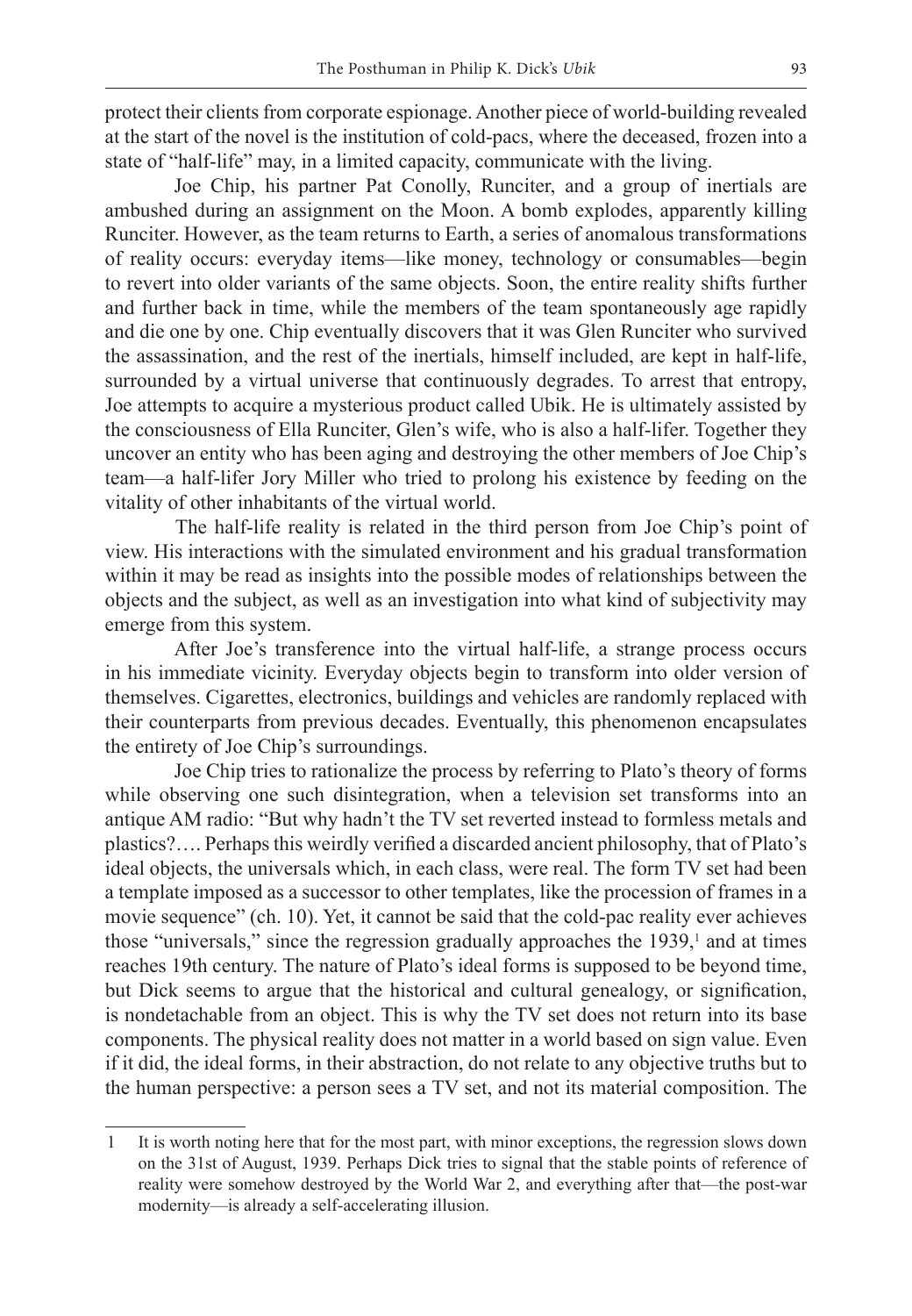entire process of attaching a conceptual "ideal form" to an object is yet another layer of signification, further entangling it into the hyperreality.

One could see this description of a "template" as being in line with Baudrillard's precession of simulacra: a hyperreality in which the sign is not generated by reality, but by yet another sign (Baudrillard, *Precession of Simulacra*). By that logic, the objects occupying the simulated world are of the third order of simulacra: they were constructed without labor and as such are signs that relate to nothing but themselves. Perhaps this is why they "revert"—falling ever deeper into their genealogical network of prior signs, looking for a stable, traceable origin and never finding it, surrendering the search at a distant, apparently arbitrary point in the past.

Trifonova provides one possible explanation of Baudrillard's views which might be helpful in comparing *Ubik's* world to the idea of simulacrum. She argues that the model of hyperreality does not operate on the basis of virtuality or the imaginary, as these would be "forces of negation whereas the pathological involution of the real in the hyperreal puts an end to negation…. The virtual/hyperreal results from a reversal of causality, the introduction of the finality of things at their origin, the accomplishment of things even before their appearance" (Trifonova). This "reversal of causality" is exactly the behavior exhibited by the cold-pac world in the novel: objects reverting, in their entropy, to their historical predecessors, previous forms, instead, as it would be the case within a more temporally logical change, into aged, deteriorated versions of themselves.

However, there is one element of the virtual world that runs against the principle of gradual decay. Throughout the novel, the human characters are stalked and killed, one by one, by a shape-shifting being, later revealed to be Jory Miller, who feeds on the vitality of his victims. While the objects undergo the aforementioned temporal reversals on the grounds of being a part of a decaying virtual world, the negative effects of Jory's attacks on the persons trapped in there do not conform to the same pattern. People attacked by Jory age rapidly, become weak until perishing of old age, only then to be brought to the status of objects. They do not turn into their ancestors, or de-age, which suggests that in this simulation there exists some fundamental distinction between people and objects. Only the approaching death of consciousness begins to transpose the realm of the object onto them. The reader gets a glimpse at this process when Joe Chip is close to death:

It isn't the universe which is being entombed by layers of wind, cold darkness and ice; all this is going on within me, and yet I seem to see it outside… Is the whole world inside me? Engulfed by my body? It must be a manifestation of dying, he said to himself. The uncertainty which I feel, the slowing down into entropy—that's the process…. When I blink out, he thought, the whole universe will disappear. (ch. 9)

Joe Chip experiences a slow dissolution; annexation into the environment as impending death brings upon him the process of reification. Perhaps he considers the world to be disappearing with him based on the psychological notion that it is only the subject that can "experience" such disappearance. This would suggest that within the *Ubik's* version of hyperreality, despite Baudrillard's assessment of the dissolution of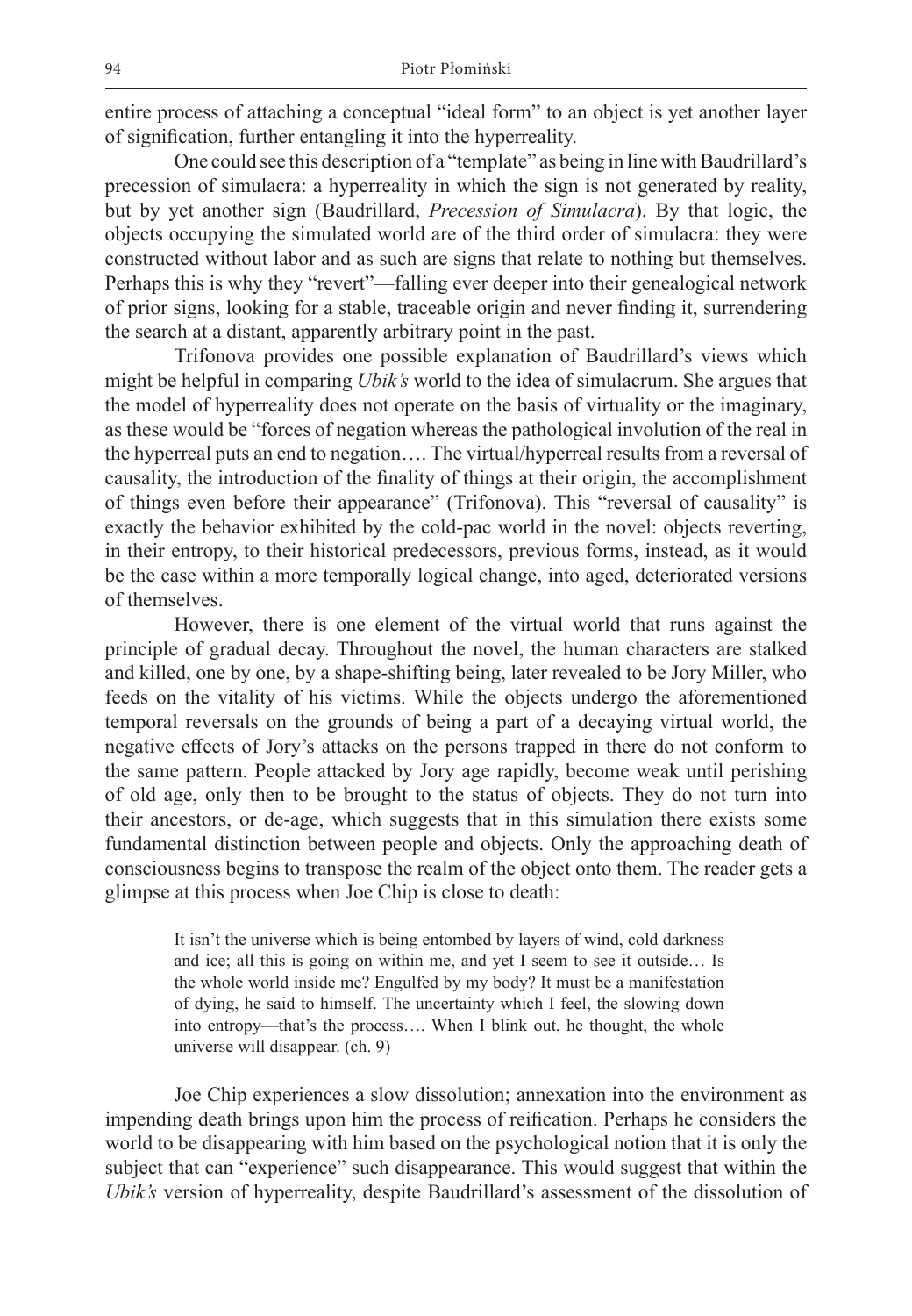the subject into the system of signs, there survives a vestige of subjectivity, revealed at the moment of death. Again, Trifonova notices that such a possibility exists in Baudrillard's model of simulacrum:

The de-realization of reality is the destruction of subjectivity but, as Baudrillard notes, the crime is never perfect. If the real is still preserved… as the trace of what has been murdered.... [I]ts destiny passes into the object. By subjectivizing or de-realizing the world, the subject has revealed its ability to appear and disappear… which is, in fact, the strongest proof that there is still a subject…. By disappearing, by eliminating itself as a point of view, the subject has proven itself even stronger and more real than Baudrillard might have expected. Subjectivity includes its own annihilation. (Trifonova)

Therefore the distinction between the world of objects and the subject can still exist in hyperreality, albeit hidden deep beneath layers of signification. The unfortunate thing is that for Jory's victims in the novel, this becomes apparent only after their life had been extinguished. However, there is still a chance for sustainable subjectivity in the simulation, but it necessitates a radical transformation away from the humanistic subject. If it were to be reformed into a posthuman consciousness, this subjectivity should be able to grow, emerge and plant itself *throughout* the hyperreality, overcoming it. This process is depicted in the novel as Ella's and Joe Chip's survival against Jory, and will be explored further in the next sections of this paper. However, even before that, the reader can distinguish an important change in Joe Chip's attitude towards his surroundings, when he attempts to stabilize the objects in front of him, acting against the process of regression: "'You are a spray can,' Joe said to the pasteboard container which he held in his hand. 'This is 1992,' he said, and tried to exert everything; he put entirety of himself into the effort" (ch. 16).

In what the narration calls "his final transcendental attempt" (ch. 16), Joe transforms from a passive observer, being led deeper into the world of reversed causal chains, to an active agent working to stabilize the simulacrum by extending and embedding his subjective perception onto the environment. He ostensibly establishes a transversal relation between the subject and the object, using the pronoun "you" to refer to objects, as if his will made it possible for him to transgress the ontological barrier between the human organism and a piece of matter. Joe Chip, in this state approaches a form of a relational, posthuman subject as outlined by Braidotti in *The Posthuman*: "a subject that works across differences… but still grounded and accountable" (49). However, Joe Chip cannot accomplish his goal in separation from the system of signs, so the object of his agency also becomes the catalyst facilitating this generation of reality. It is the eponymous substance—Ubik; a commodity which also undergoes a transformation of its own.

#### **Ubik—Commodity/God**

Already at the beginning of the novel, before the characters even enter the cold-pac virtual reality, Dick paints a picture of a world that is ostensibly commodified in a fashion reminiscent of Baudrillard's characteristics of hyperreality. The line between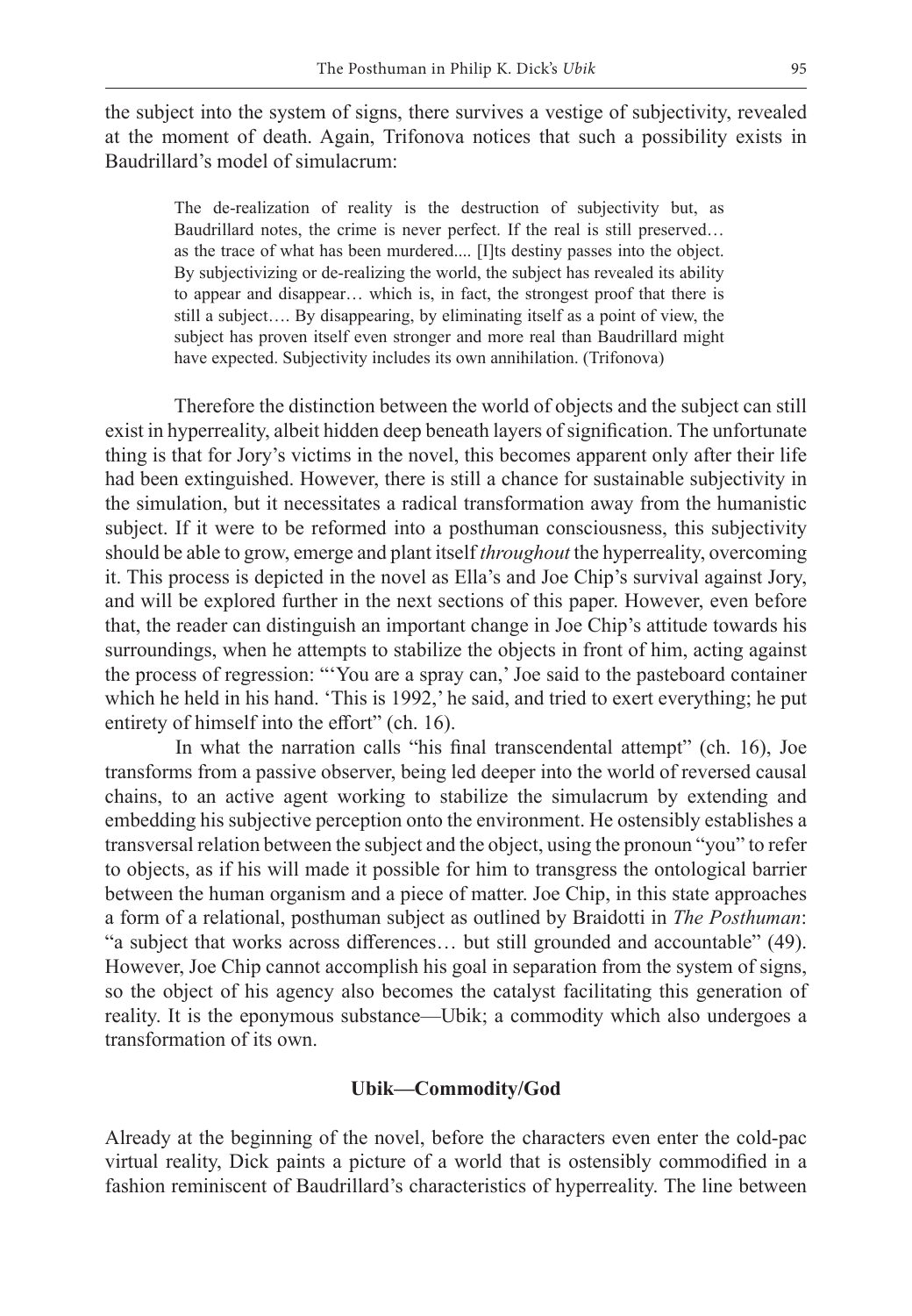the subject and the object is blurred as everyday items in Joe Chip's life actively urge him to spend money. Coffee machines, news dispensers, even his apartment door, refuse to operate without compensation:

'The door refused to open. It said, 'Five cents, please.' He searched his pockets [...] 'I don' t have to pay you.' 'I think otherwise,' the door said. 'Look in the purchase contract.' ….Sure enough; payment to his door for opening and shutting constituted a mandatory fee[.] 'You discover I' m right,' the door said. It sounded smug." (ch. 3)

A maintenance person reveals the value system of the 1992 reality through a judgment of Joe Chip's character: "Our department—in fact this entire conapt building—is now programmed against an extension of services and/or credit to such pathetic anomalies as yourself, sir" (ch. 3). The worth of a person, their status as *normal,* is defined by their credit capacity. In a manner closely resembling Baudrillard's evaluation of capitalism, the line between an active agent and an object is vanishing. Joe, even before his half death is exposed to a reality in which objects usurp a primary place in the societal hierarchy. This inversion of power echoes the already mentioned metaphor constructed by Baudrillard in which "[objects'] emphatic goal-directedness has very nearly turned them into the actors in a global process" (*System* 56). The agency of the objects in the real world of the novel foreshadows the hegemony of hyperreality in the half-life virtual world.

Moreover, the only goal of this mechanism is to further its saturation, by ensnaring the entire social dynamic into a mode of endless, empty transactions. Daniel Wyman may help us to connect this dynamic to the Baudrillardian simulacra, by noticing that it is the commodification of reality that initially strips Joe of his agency: "In *Ubik* Dick characterizes Chip by his inability to keep money, and opens with him arguing with his door, which threatens to sue if Chip won't pay for its services…. In this way, Chip's ability to act is constricted by money, and he is commoditized" (19). Capitalist system of value is in control, permitting only a degree of autonomy to the subject measured by financial wealth while at the same time generating autonomy of the objects. Commodities in Dick's novel invade spheres of life which are, in the western tradition of philosophy, excursively human. They appropriate language, agency, and finally, invert the order of the system: they become more autonomous while people such as Joe are commoditized.

After the explosion, when Joe becomes a part of the cold-pac virtual world, this mechanism is still present, although it assumes a different form within the narrative. The already established, decaying objects which populate the environment are also marked by the quality of a commodity. Especially so is a substance called Ubik. Glen Runciter, contacting Joe from the living world through a television screen, urges him to buy a spray can of Ubik, because it apparently serves as a deterrent against the all-consuming decay. His monologue takes the form of a TV commercial wherein he explains: "You see, world deterioration of this regressive type is a normal experience of many half-lifers.... A sort of lingering universe is retained as a residual charge, experienced as a pseudo environment but highly unstable and unsupported by any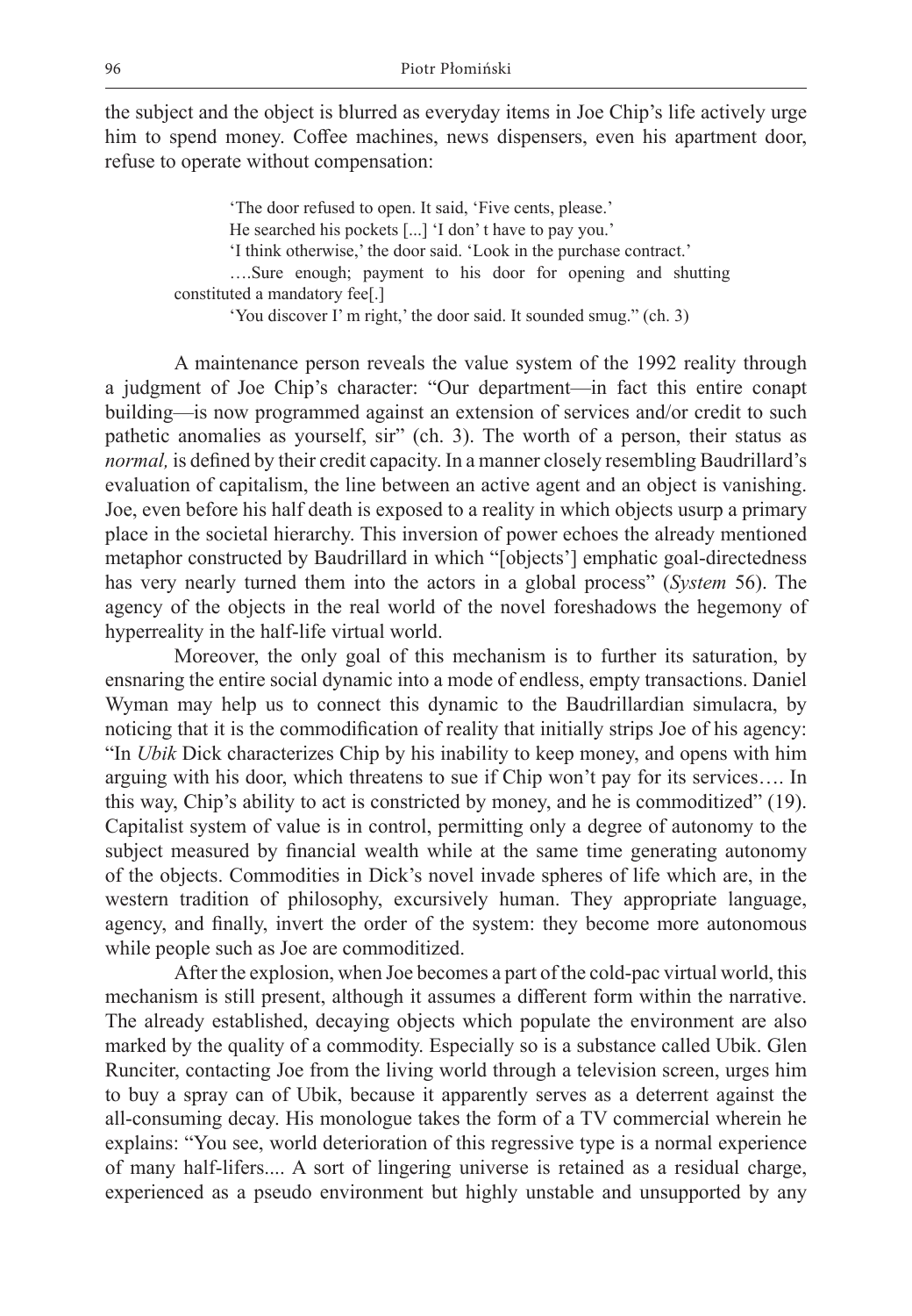ergic substructure.... But with today' s new, more-powerful-than-ever Ubik, all this is changed!" (ch. 10). Runciter not only confirms the nature of the half-life world as an unstable facsimile of reality, but also presents a possible solution. However, he cannot explain how this "magic" product works, except for "by making use of the most advanced techniques of present-day science" (ch. 10). This advertorial mode of description accompanies Ubik almost every time it is mentioned. Four of the five epigrams presenting this substance in the novel are commercials praising, in vague terms, the virtues of the spray. As Poster notices, through these instances, "we are confronted with a culture permeated by commercials such that reality is sustained by them. People… are able to maintain their sense of reality only by imbibing commodity culture" (260). Therefore, presenting Ubik in this way makes it just as counterfeit as the objects it is claiming to stabilize. The only apparent value is bestowed upon it by the language of advertisement. This way of introducing this object into the world automatically bonds it to the realm of commodities and thus to the system of signs. At the same time, the vague, empty descriptors of Ubik do not position it in the realms of utility nor materiality. Its origins, or indeed essence are completely obscured if not nonexistent—a part of the same hyperreality that Ubik is somehow supposed to keep at bay. The commercialized Ubik promises only an illusion of salvation from the hyperreality. Poster sees in this process a reflection of a movement towards the posthuman:

With the multiplication and dissemination of increasingly advanced information machines, the earth has entered a posthuman era. Our society has done so under the general regime of commodity, which, at the cultural level, disseminates itself in the discourse of advertising. Dick's novel explores the Ubiquity of the ad and its relation to the formation of a humanity that is synthesized with information machines. (251)

In this view, the commodification of life is a factor (perhaps even a facilitating circumstance) in the emergence of the posthuman. However, while this hyperreality is the setting of the posthuman transformation, I argue that this transition may occur as a response to the "regime of commodity," and not in line with it. If we were to perceive Ubik as a synonym of a vital and positive—reintegrative—force, a force belonging to a post-humanist reality, even though it is presented as a commodity, this would suggest that Dick positions capitalism as an environment facilitating posthumanism while being critical of its artificiality. In the novel, this conflict does not go unaddressed.

Joe repeatedly fails to acquire Ubik through commerce. The substance is either too expensive, unavailable, expired, or taken away. Glen Runciter's commercialized salvation is fleeting if not downright unobtainable. Joe Chip, as an individual, is unable to overcome the simulacra while submitting to their capital-triggered structures. Then, when all hope seems lost, Ubik, the substance itself, undergoes a transformation negotiated by Ella Runciter, another half-lifer who assists Joe Chip.

Ella, at that point in the novel already being engaged in a posthuman mode of subjectivity (as I will explain in the next sections), helps the protagonist. She provides Joe Chip with a "lifetime" supply of the substance free of charge (ch.13). With this act she distances Ubik-substance from Ubik-product, thus severing the aspect of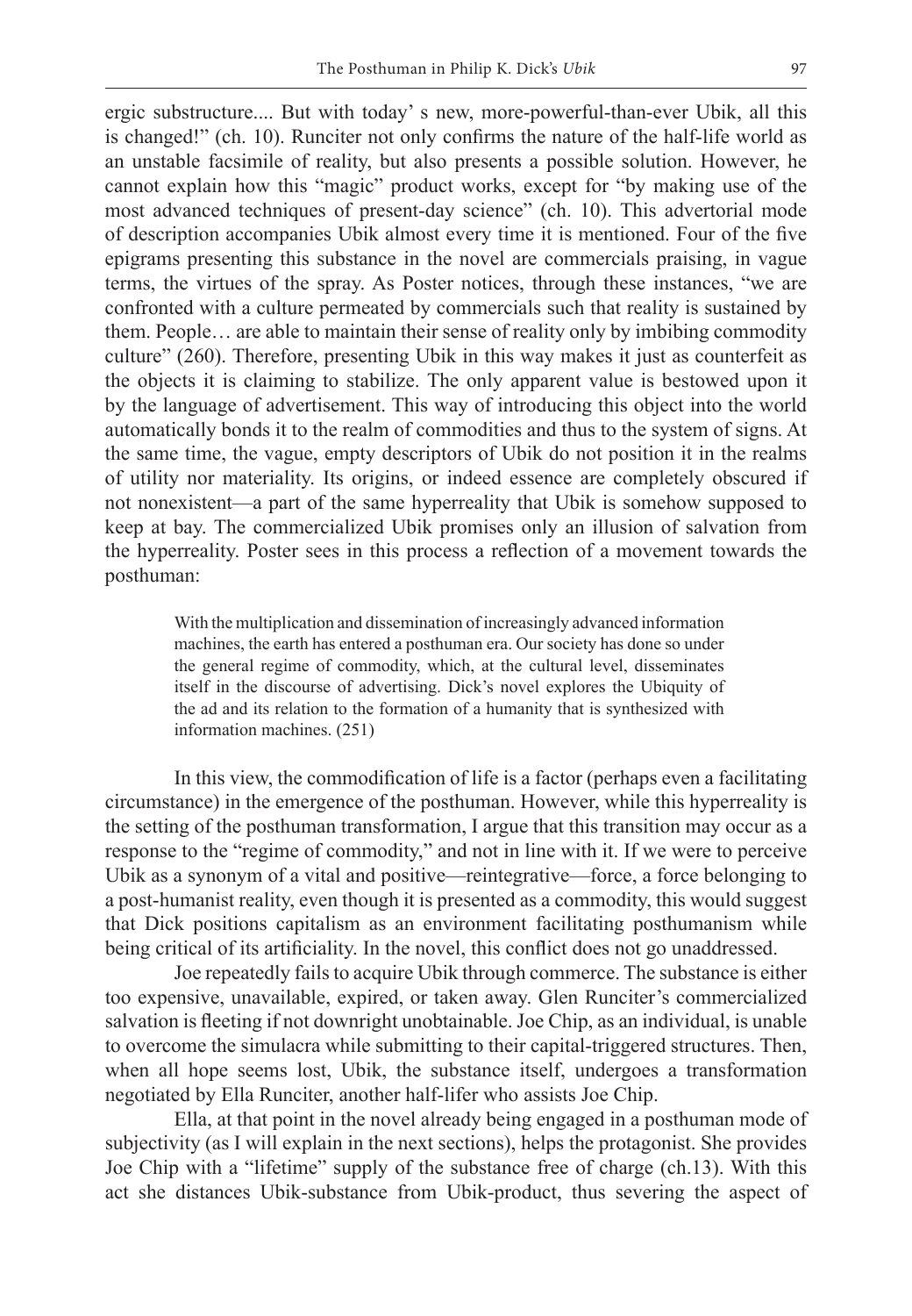commodity from the object. Hayles proposes that this transformation stands for Dick's admission of the failure of capitalist economy of signs, as the substance can only be understood in the context of what it stands against: the egotistical, exploitative actions of Jory Miller. Jory *consumes* his surroundings, and the now transformed Ubik deters his murderous spree. The critic writes: "Only after acknowledging this appetite (which must be understood as operating on the multiple levels signified by 'consuming') can the author discern, among the trashy surfaces of capitalist excess, the divine within the world" (Hayles 187). This reframing in the narrative pulls Ubik from the hyperreal feedback loop of signs, giving it a potential to create authentic points of reference.

By referring to an earlier work of Baudrillard, *For a Critique of the Political Economy of the Sign,* one can see this process as analogous to what he calls "Symbolic" Exchange." It is a phenomenon in which a subject, through their own sacrifice, gifts an object to another person and through that exchange the object is detached from the system of signs. Baudrillard explains how in a symbolic exchange "object is not an object: it is inseparable from the transferential pact that is sealed between two persons… once it has been given—and *because* of this—it is *this* object and not another. The gift is unique" (64). In this process the arbitrary value of the object (stemming not from any material qualities or labor but from a general political economy) is invalidated. The network of signs that have been entangling the object is severed since "[w]hat is neither sold or taken, but only given and returned, no one 'needs'.… This is the metabolism of exchange…. In this domain, value isn't even recognized. *And desire is not fulfilled there in the phantasm of value"* (207). Symbolic exchange therefore becomes an abolition of "need" and leads to the destruction of the illusion of value.

Through this framework, one can initially position the Ubik spray as an object of consumption exemplifying the sign value (realized through the language of advertisement). However, the act of symbolic exchange initiated by Ella transforms Ubik by destroying its attachment to the commodified sign economy. With that transition, the manner in which Ubik is referred to also changes, from a register of advertisement to that of religious speech. No longer capable of expressing itself as a commodity, Ubik assumes a new voice in the final chapter of the novel: "I am Ubik. Before the universe was, I am... I am the word and my name is never spoken, the name which no one knows. I am called Ubik, but that is not my name. I am. I shall always be" (ch. 17). The substance becomes a god, no longer a purchasable product, but a divine, central being. It establishes itself as a narrative resurrection of what Baudrillard deems the lost "strong referential" (*Simulacra*), perhaps not yet "authentic," but symbolic in its counterfeit, capable of creating a reality that is not subservient to hyperreality. This shift outside of the value does not automatically make Ubik itself real, but according to Boon, Dick exposes in it the arbitrariness of commodities, thus stripping them of their illusory power over the subject: "For Dick, it is precisely the most obviously 'counterfeit' objects in the world that have potential ontological import, because their inauthenticity already contains a negation of conventional notions of authenticity and, as such, they are closer to the truth than those objects which human beings consider real or authentic" (73).

Through the adaptation of religious language, Ubik discards the pretense of value that the other, counterfeit objects in the simulation try to uphold, therefore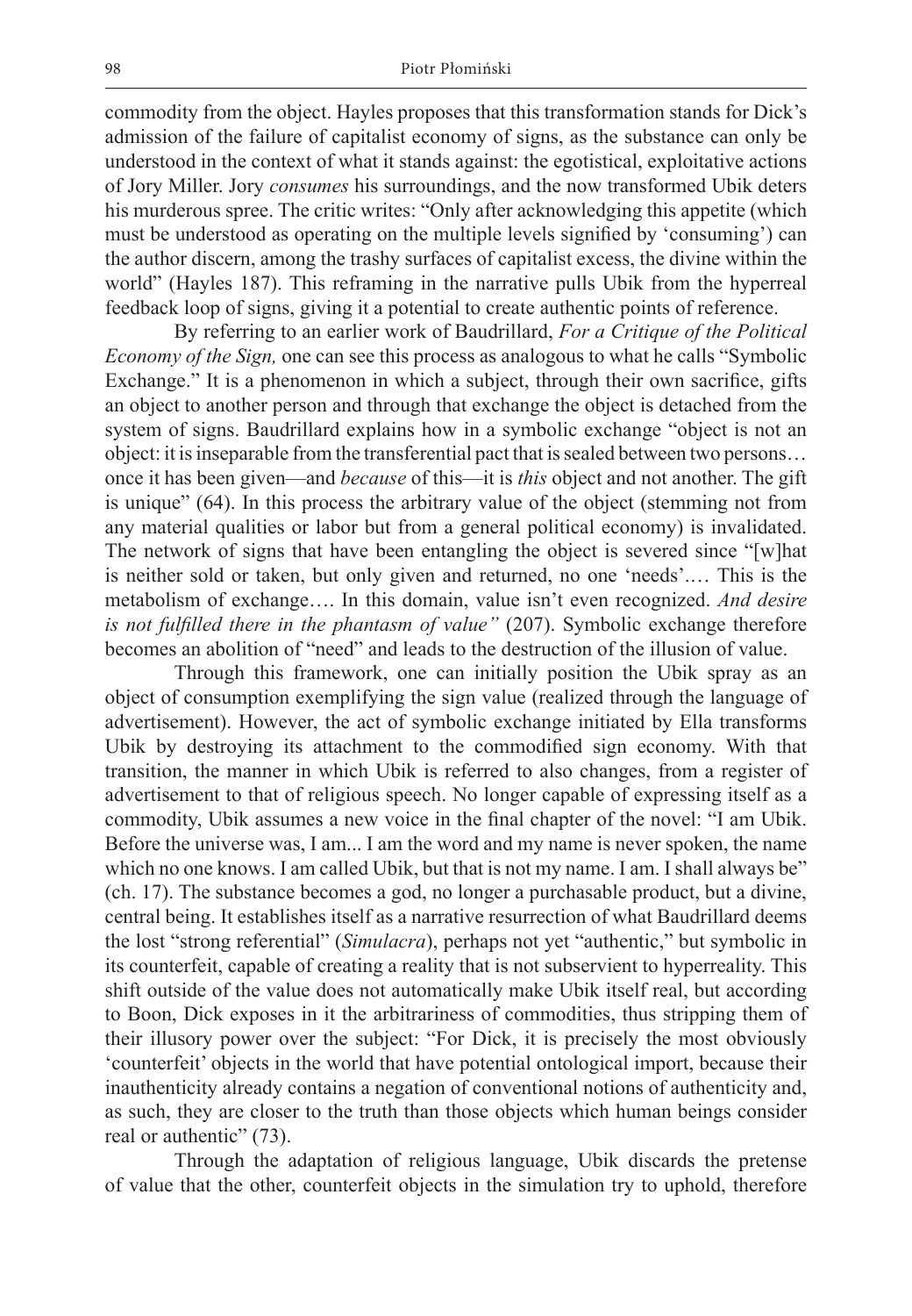paradoxically becoming more authentic than any of them. Boon continues: "the pathos of Dick's work lies in the way he is able to narrativize the struggle of any particular object—human or nonhuman—to overcome its status as a counterfeit in search of its own hidden truth" (81). This subversion of the perception of authenticity, opens up a possibility of creating *new* modes of being for a posthuman subject, establishing an independent perspective instead of relying on humanistic conventions.

## **Figurations of the Posthuman**

The need for a departure from the conventional model of the subject has been one of the main goals of postmodern thinkers. Best and Kellner describe their aim to "decentre and liquidate the modern bourgeois, humanist subject which they interpret as a construct of modern discourses and institutions" (283). However, as they continue, "all postmodern theory lacks an adequate theory of agency, of an active self, mediated by social institutions, discourses, and other people" (283). Posthumanism attempts to construct ontologies surpassing the postmodern impasse by employing open, affirmative and dynamic ways of interacting with the world.

It may be the case that in reading *Ubik* one may find a representation of the discourse between postmodernism and posthumanism. In this section, two characters from the novel will be analyzed in order to evaluate their potential of representing a posthuman subject in hyperreality. Those will be Jory Miller and Ella Runciter, both of which exhibit a capacity to modify the simulated reality.

#### **a) Jory**

Throughout the novel Joe Chip is pursued by a malevolent entity, identified by the end as Jory Miller. He has been in the half-life state longer than any other character. He keeps himself alive by invading the cold-pac realities and consuming the vitality of other inhabitants. This antagonist exhibits some control over the simulated environment. Lacking a body, he becomes an ever present, invisible form, only revealing himself as a shape-shifter assuming the visages of his victims. His predatory drive towards immortality at the cost of others positions Jory as a being still enslaved to a desire for autonomy from others, yet interfering with their capacity to both live and die. As MacCormack notices: "posthumanities experiment with infinite life has led to some very irrational reasonings.... Virtual universes are corroded for the unconscious sublimation of alterity as annexed, incorporated and consumed as part of the hysteric drive for posthumanity" (136).

Therefore, Jory can be seen, in his selfish form of self-realization and attempts at immortality, as a being in a self-perpetuating loop of isolation which the simulacrum forces upon him. It can be argued that Dick created here a figure analogous to Baudrillard's jogger: "[jogging] it is the pleasure not of pure physical exertion but of a dematerialization, of an endless functioning…. Making the body run soon gives way… to letting the body run: the body is hypnotized by its own performance and goes on running on its own, in the absence of a subject" (*Transparency* 47).

Jory institutes his subjectivity only as a means of egotistic gain, turning every interaction with another human into a vampiric exploit. Just like the jogger, his own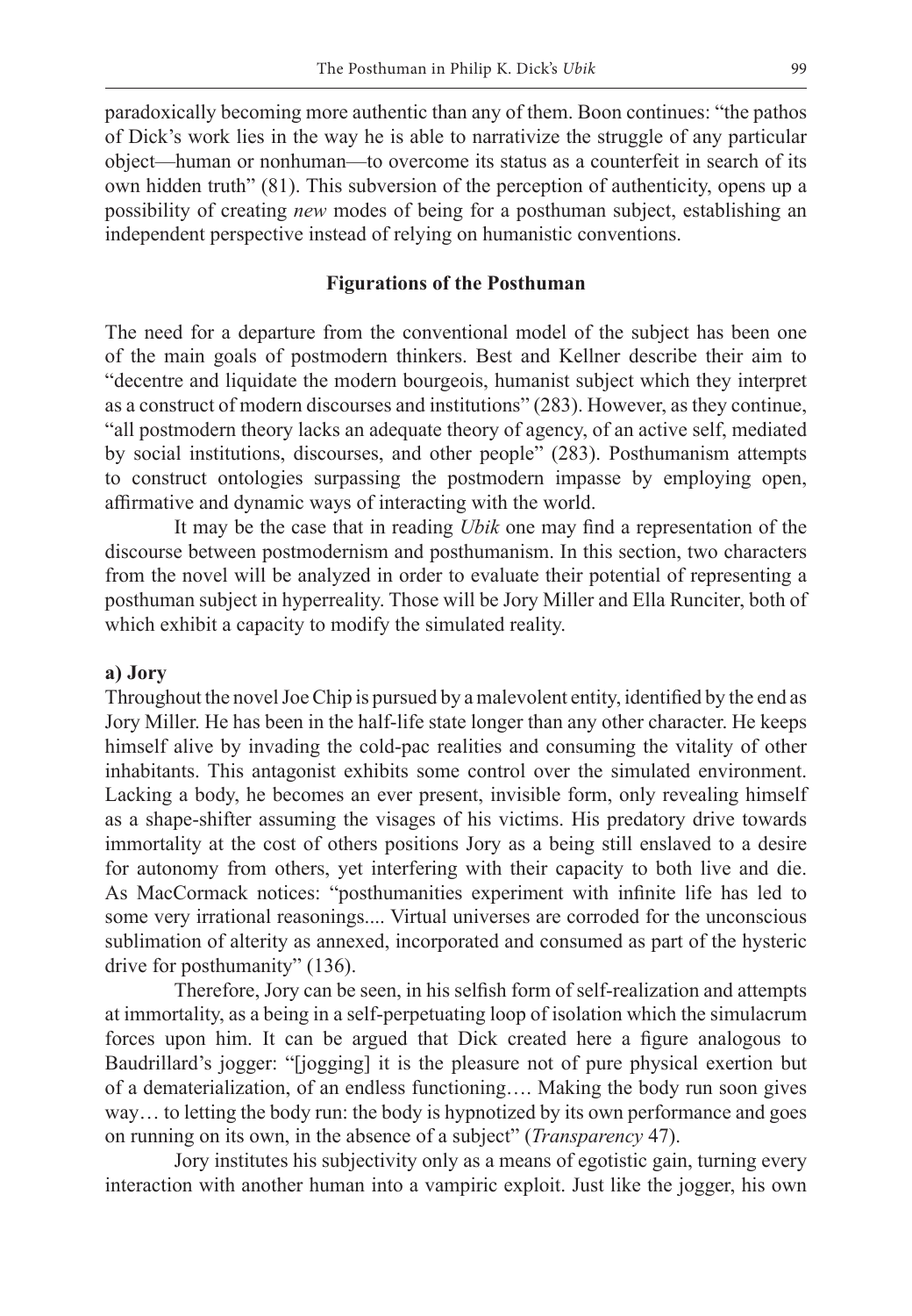compulsion for survival makes his consciousness subordinate to that compulsion. He spirals into a vacuum of his own making and becomes a subject in relation to nothingness—since he devours any stable point of reference he encounters, leaving only a pre-world war facsimile of history—and an object, a vessel for his own selfperpetuating need for consumption. Ironically, this isolating, aggressive attempt at retaining subjectivity is what allows the simulation to gradually destroy it.

Joe Chip realizes that the regression of the universe is not entirely a result of Jory's will. While he struggles to stabilize the simulation for his own benefit, his power over the objects within it begins to wane: "He had constructed—not this world—but the world, or rather its phantasmagoric counterpart, of their own time. Decomposition back to these forms was not of his doing; they happened despite his efforts.... As the boy says, it' s an enormous effort" (ch. 16).

Jory only maintains the *appearance* of being in control when in fact his power over the simulation is as fabricated as the objects he conjures. Despite his veneer of omniscience over the simulacra, he is as much subservient to the structures of hyperreality as his victims. By exerting energy to sustain a simulation without an authentic reference point, he becomes trapped in a prison of his own making.

## **b) Ella**

The force opposing Jory, and guiding Joe Chip, is Ella Runciter, Glen's wife. While she coyly claims that the reasons for her assistance were "selfish, practical" (ch. 16), as she wants Joe Chip to take her place as an adviser to her husband, she also invites him to take up the mantle of the protector against Jory's predatory influence.

She, just like Jory, has the capacity to alter the virtual reality. However, while he utilizes it to manipulate and destroy its inhabitants, Ella partakes in a more productive form of creation. She moves against the capitalistic construction of Ubik in an affirmative direction, by providing the other inhabitants of un-dead virtual reality with the spray can for free, without engaging in its commercial mechanisms—something which her husband failed to accomplish or even conceive of, instead repeatedly urging Joe to buy Ubik.

Unlike Jory, Ella chooses to embrace death, believing it to be a way for reintroduction to reality through reincarnation: "Fairly soon I'll be reborn into another womb, I think" (ch. 16). This too may be seen as an expression of her becoming posthuman, when compared to Braidotti's observations: "in a posthuman perspective, the emphasis on the impersonality of life is echoed by an analogous reflection on death. Because humans are mortal, death, or the transience of life, is written at our core: it is the event that structures our time-lines... not as a limit, but as a porous threshold" (131). Instead of clinging to her half-life, Ella accepts death, however instead of seeing it as a dissolution of the subject, she uses it to *affirm* her subjectivity, claiming: "I don' t think of myself as an 'entity,' I usually think of myself as Ella Runciter" (ch. 16). The "threshold," as Braidotti calls it, allows Ella to leave behind the commodified web of signs, and become a posthuman creative force. She establishes herself as capable of generating a new mode of existence in the simulation. She is conscious of her physical limitations, yet able to overcome the cold-pac prison. Thus proving herself a posthuman cyborg—embodied, female and adaptive.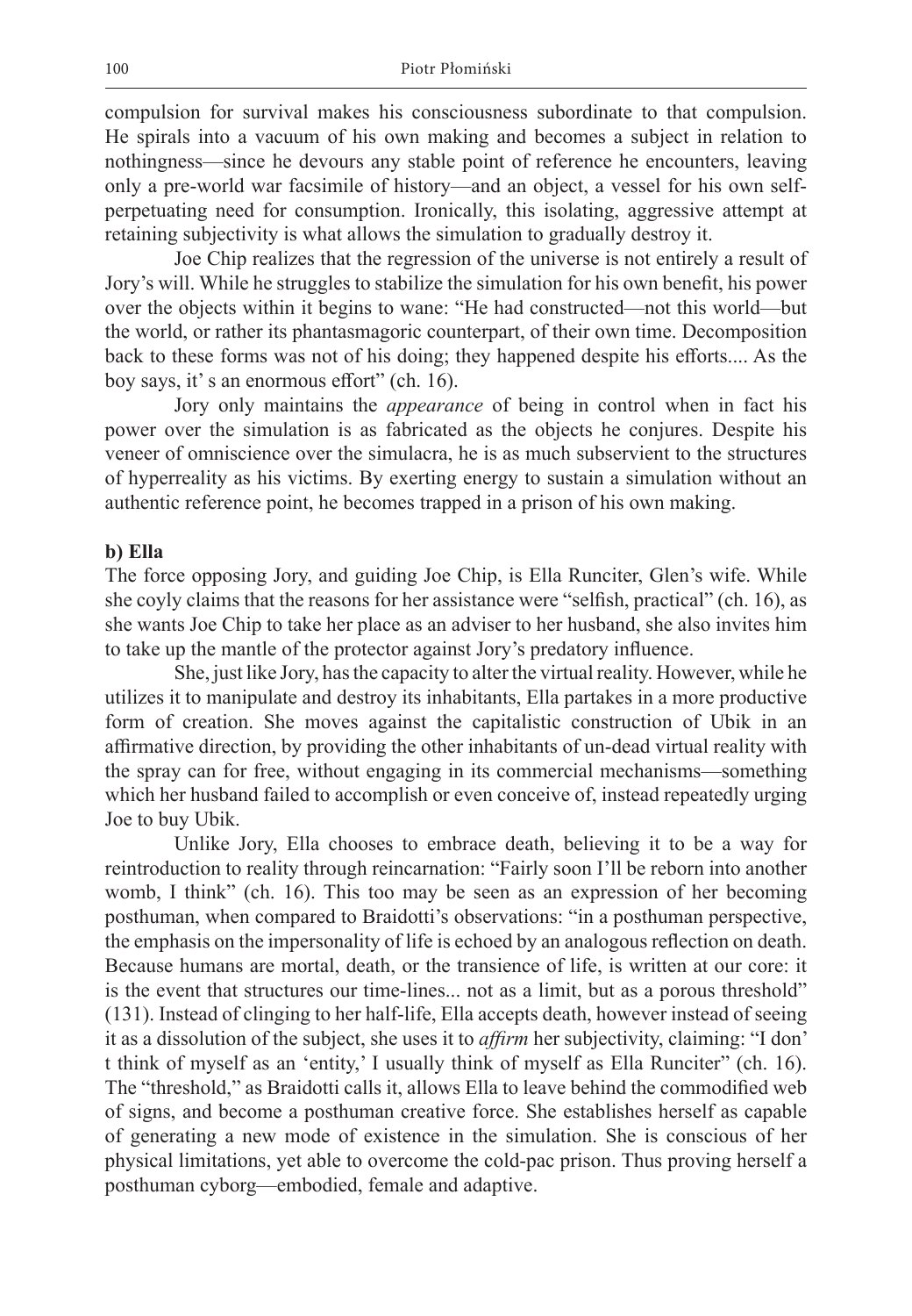If, as Hayles proposes, "in the posthuman, there are no essential differences or absolute demarcations between bodily existence and computer simulation" (3), then Ella and Jory would qualify as posthuman beings. They permeate the entire simulation, free to assume different avatars and to modify their surroundings, while their bodies inform their outlook towards death. In Jory's case, it is a will to survive, realized by assimilating other inhabitants of the simulation and feeding of their vitality. For Ella, this interaction is reversed: she displays an emphatic motivation to save the other inhabitants connected to her in the virtual reality, while fully accepting death. She engages in the collective of half-livers, as well as the objects in the simulation (through Ubik).

In that sense, Ella is closer to a true posthuman subject, as outlined by Hayles to be "an amalgam, a collection of heterogeneous components, a material-informational entity whose boundaries undergo continuous construction and reconstruction" (3). This stands as a radical departure from the liberal humanist subject, characterized by Hayles by following Macpherson's analysis of possessive individualism as "owning nothing to society" and exhibiting "the human essence [that is] freedom from the wills of others" (3). Jory's predatory, egocentric acts of destruction are done in order to make him self-reliant in the simulation, whereas Ella understands the futility of that solitary undertaking, and opens herself up to a mutually beneficial inter-connectivity with the whole of the simulation, stabilizing the world; offering *herself* as a point of reference from which a reality can be reconstructed. Ella is the embodiment of what Hayles sees as "a version of the posthuman that embraces the possibilities of information technologies without being seduced by fantasies of unlimited power and disembodied immortality, that recognizes and celebrates finitude as a condition of human being" (5).

The process in which Ubik becomes transformed occurs thanks to the symbolic exchange facilitated by Ella's sacrifice or gift. In *Symbolic Exchange and Death* Baudrillard expands on the implications of this phenomenon. According to him, the fundamental driving force behind the political economy is "the will to abolish death" (167), which is antithetical to the mechanics of symbolic exchange that necessitates or even embodies death or sacrifice. Baudrillard equates the idea of symbolic exchange to death as these two phenomena sever the connection of the object or subject respectively from the value assigned to them by the consumerist system. Therefore such an exchange is impossible within "this process of spiralling hoarding" (167). Because Jory creates the simulacra to feed and prolong his life, guided by an obsession over deferring death, he is only in control as long as his hyperreality stays impenetrable. However, the symbolic exchange between Joe Chip and Ella 'breaks his spell'. By shedding the sign value of Ubik, and, as Hayles proposes, celebrating finitude, they overcome the impossible and are able to see through the realm of simulacra.

# **Conclusions**

Hayles notes the capital-oriented dissolution of stable distinctions between the subject and the commodity in Dick's mid-sixties novels: "Typically these are highly commercialized spaces in which the boundaries between autonomous individual and technological artifact have become increasingly permeable…. Given this dynamic,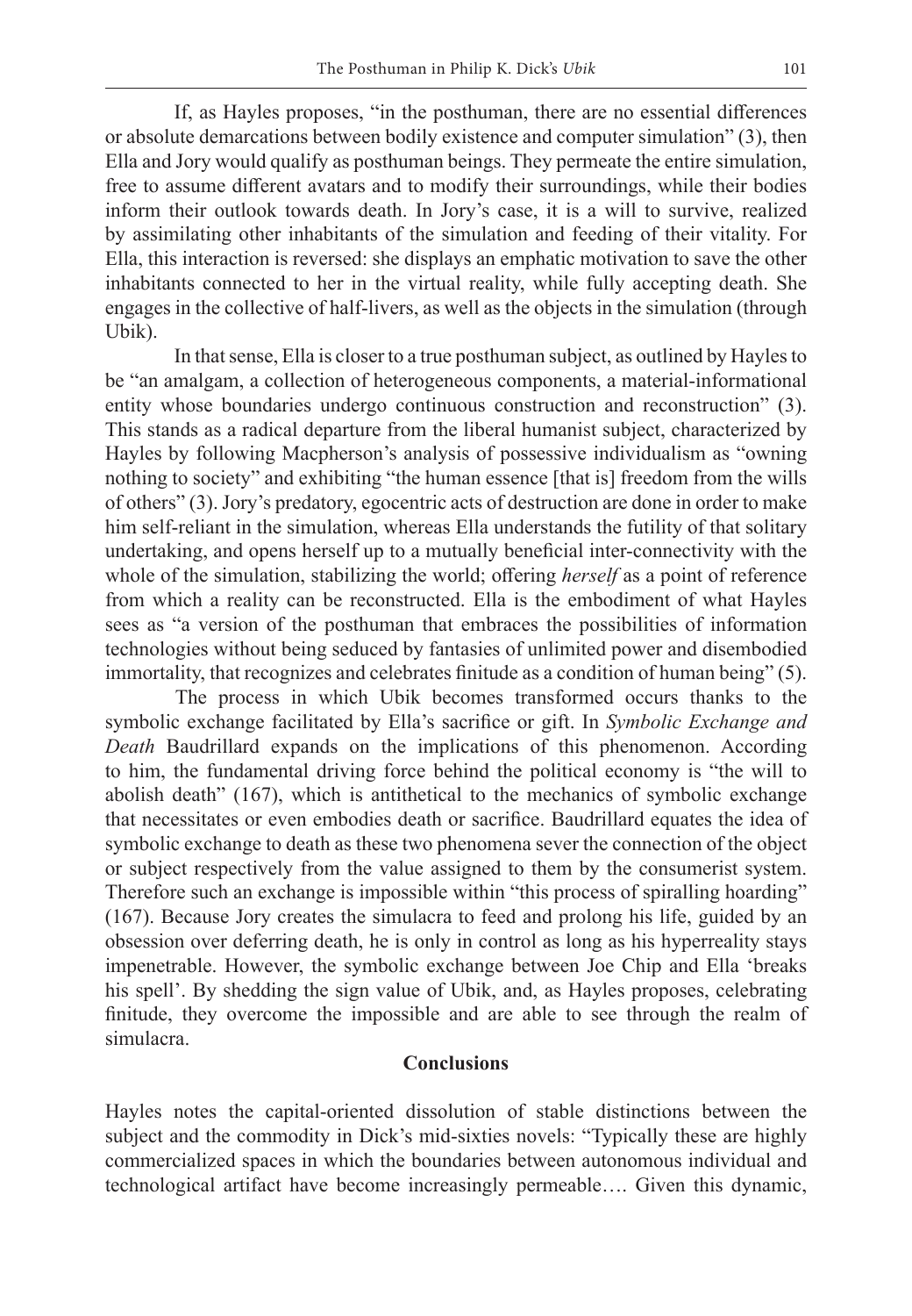it is no surprise that the struggle for freedom often expresses itself as an attempt to get 'outside' this corporate encapsulation" (162). The lines between the subject and its environment are dissolved in hyperreality, granting it the power to reshape it, but also opening them up to be consumed or transformed by the environment. Since the simulacra operate on abstractions, a subject embedded into this world faces the danger of being denied autonomous physicality, reduced to the same abstraction that surrounds them.

Dick utilizes an artificial labyrinth of white noise made of commodified signs and copies—the simulacra—leaving his characters with two options: either to stay lost, trying to navigate a space without an authentic point of reference, or explore a perspective that allows them to influence the environment and carve out their own exit. While it may not be possible to entirely escape hyperreality, the posthuman perspective may grant them the ability to recognize it for what it is, bestowing on them a capacity to overwrite the system of signs with emergent reference points.

However, it is important to make a distinction: this capacity is *not* a mastery over the world the posthuman subject inhabits, it does not come from an "illusion of control" which, in Hayles's view would come from "ignorance about the nature of emergent processes through which consciousness… and the environment are constituted." Rather, it is a "dynamic partnership between humans and intelligent machines" (288). Indeed, Joe, as a fully *human* subject is defenseless against the distorting, decentralized world of the half-live. Only the involvement of subjects permeating the simulation, such as Ella, facilitates his agency. By opening himself up to the transformative qualities of the Ubik spray—and negotiating a mode of existence outside of commodified sign system with Ella's help—Joe is establishing this kind of partnership.

In the novel, the individualized beings are plunged into a (third-order) simulation. However, while for Baudrillard these are rather grim circumstances, inevitably leading to a dissolution of subjectivity in a temporally unstable oblivion, Dick goes a step further and proposes solutions to that crisis. As Sue Short states in her critique in *Cyborg Cinema*: "Baudrillard… appears to combine deterministic explanations of media power with SF fears about human identity being threatened by external forces, yet his work is notably devoid of any response other than resignation and apathy, asserting that 'only fiction of a political universe remains'" (162).

Critical and philosophical posthumanism, in contrast, searches for alternative modes of subjectivity capable of overcoming this hopelessness. Similarly, Dick's fiction does indeed focus on the internal and replicated, rather than exploration of the unknown, but within those simulated spaces, a new subjectivity *can* be discovered, formed as a posthuman, overcoming the simulation, emerging as new, despite the closed loop of self-reference. *Ubik* is an experiment in pushing the characters past the humanistic perception of (un)reality. The product of this reaction is a synthesis of a posthuman subject for whom the hyperreality is just as much an obstacle, as it is a catalyst for transformation.

Baudrillard proposes that a simulacrum is "never exchanged for the real, but exchanged for itself, in an uninterrupted circuit without reference or circumference" (*Simulation 6*), and that "never again will the real have a chance to produce itself" (2).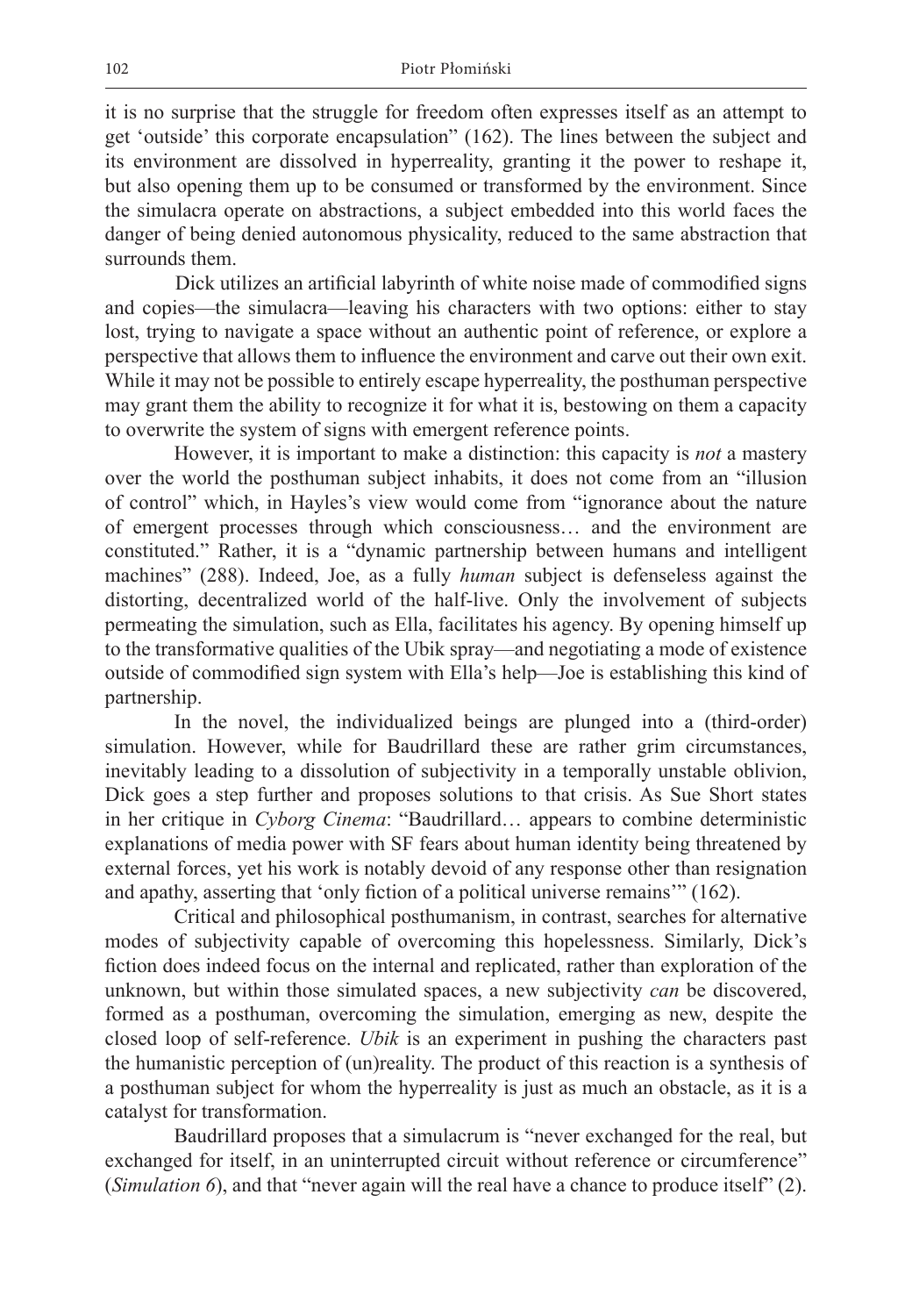In contrast to this grim synopsis, the posthuman ontological shift, as embodied by Ella Runciter, has the potential to ultimately overcome these limits, finding the "reference" through interconnectivity with other beings, and returning to the real by embracing death.

Yet, through Jory's character, Dick warns: this transformation is not a given. Stirred into a vortex of desperate, consumerist preservation, it can just as well doom the undertaking. The transformation, then, cannot be done in a vacuum of ego. Dick seems to succeed at conveying the posthuman modes of perceiving and interacting with reality, as not equivalent to those of a classically understood liberal subject. Ella Runciter asserts her subjectivity through a positive, constructive interaction with the environment, bestowing, through symbolic exchange, sustainability to the inhabitants of unstable reality. Posthuman subjectivity necessitates an openness to the environment; a positive-sum game. The equation in Dick's experiment is then alchemical: a posthuman, affirmative something, out of a postmodern, unreal nothing.

#### **Works Cited**

- Baudrillard, Jean. *For a Critique of the Political Economy of the Sign*. Telos P, 1981. ——. *The System of Objects*. Translated by James Benedict, Verso, 2000.
- Baudrillard, Jean, and Arthur B. Evans. "Simulacra and Science Fiction (Simulacres Et Science-Fiction)." *Science Fiction Studies*, vol. 18, no. 3, 1991, pp. 309–313.
- Baudrillard, Jean, and Sheila Faria. Glaser. *Simulacra and Simulation*. U of Michigan P, 2018.
- Baudrillard, Jean, and Iain Hamilton Grant. *Symbolic Exchange and Death*. SAGE Publications, 2017.
- Baudrillard, Jean, and James Benedict. *The Transparency of Evil: Essays on Extreme Phenomena*. Verso, 2009.
- Best, Steven, and Douglas Kellner. *Postmodern Theory: Critical Interrogations*. Macmillan, 1991.
- Boon, Marcus. "Between Scanner and Object: Drugs and Ontology in Philip K. Dick's A Scanner Darkly." *The World According to Philip K. Dick*, edited by Alexander Dunst and Stefan Schlensag, Palgrave Macmillan, 2015, pp. 69-82.
- Braidotti, Rosi. *Posthuman Knowledge*. Polity, 2019.
- ——. *The Posthuman*. Polity, 2013.
- Dick, Philip K, and Gene Szafran. *Ubik*. Bantam Books, 1977.
- Hayles, N. Katherine. *How We Became Posthuman: Virtual Bodies in Cybernetics, Literature and Informatics*. U of Chicago P, 2010.
- MacCormack, Patricia. P*osthuman Ethics: Embodiment and Cultural Theory*. Routledge, 2017.
- Poster, Mark. *Information Please Culture and Politics in the Age of Digital Machines*. Duke UP, 2006.
- Sharon, Tamar. H*uman Nature in an Age of Biotechnology: the Case for Mediated Posthumanism*. Springer, 2016.
- Short, Sue. *Cyborg Cinema and Contemporary Subjectivity*. Palgrave Macmillan, 2005.
- Toffoletti, Kim. *Cyborgs and Barbie Dolls: Feminism, Popular Culture and the*